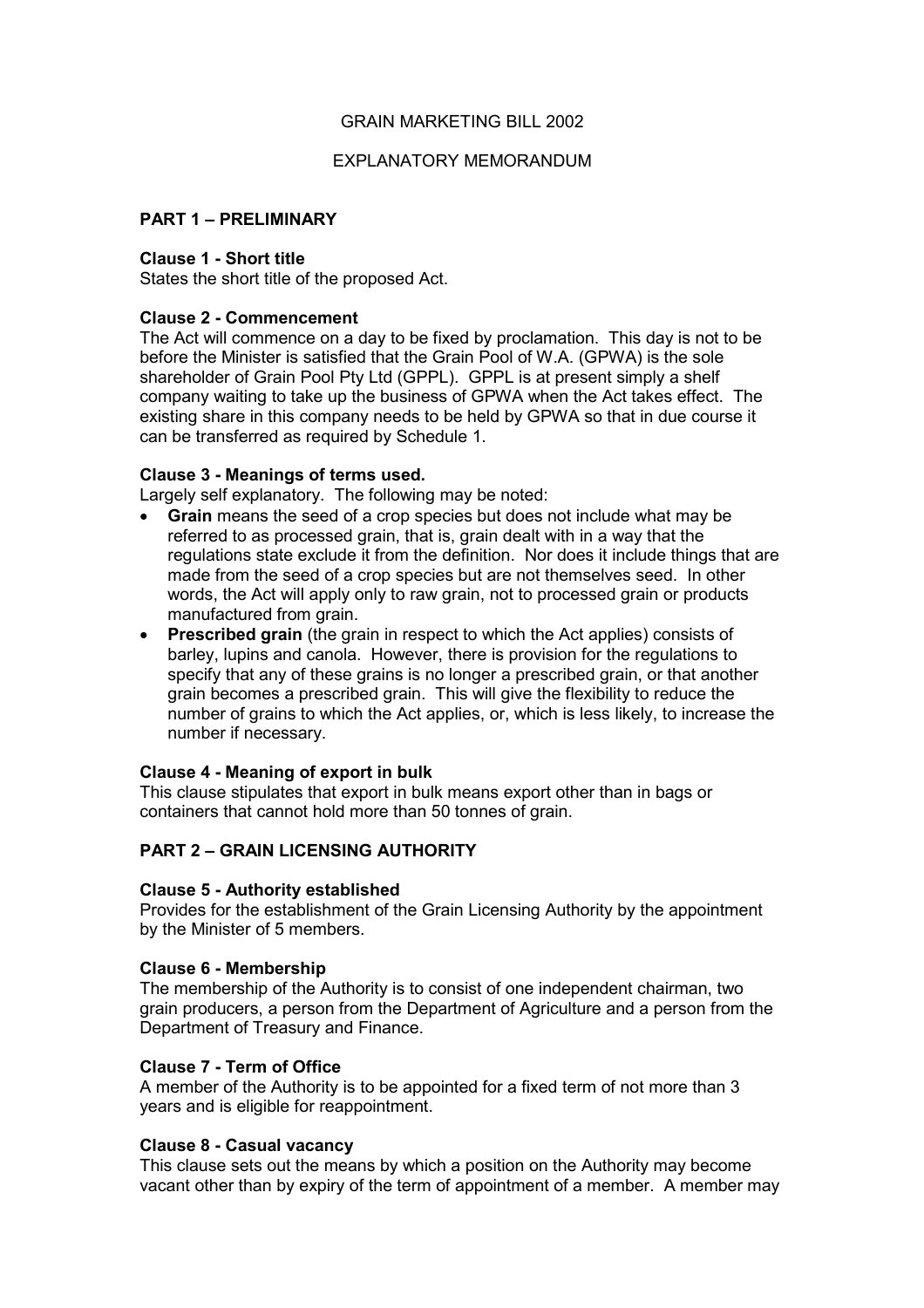resign or be removed from office on any of the grounds specified in subsection (2). These include the fact that the person would no longer be eligible for appointment.

### **Clause 9 - Remuneration and allowances**

These are to be determined by the Minister on the recommendation of the Minister for Public Sector Management.

### **Clause 10 - Quorum**

A quorum of the Authority is 3 members.

### **Clause 11 - Presiding at meetings**

The chairman is to preside if present, otherwise the members are to appoint one of their number to preside.

### **Clause 12 - Procedure at meetings**

Except as otherwise stated by the Act the Authority is to determine its own meeting procedures.

### **Clause 13 - Minutes**

Accurate minutes must be kept of the Authorities meetings.

### **Clause 14 - Staff and other resources of Authority**

The Authority is to be staffed and have facilities made available to it by the Department of Agriculture. The staff of the Authority is to include an executive officer.

### **Clause 15 - Application of** *Financial Administration and Audit Act 1985*

Things done by the Authority are to be regarded as services under the control of the Department for the purposes of section 52 of the *Financial Administration and Audit Act 1985* (FAAA). This means that the accountable officer (the chief executive officer) for the Department is responsible for the financial administration of the operations of the Authority.

Things done by the Authority are regarded as operations of the Department for the purposes of Part II Division 13 of the FAAA. This means the reporting responsibilities of the accountable officer of the Department under that Division, include a report on the operations of the Authority.

Under section 23A of the FAAA the Treasurer may make a determination providing for prescribed revenue, that is, moneys lawfully received by a department, to be retained for services under the control of the department. The effect of clause 15(2) is that any licence fee (which under sections 35 and 38 will be paid to the Authority which is not a financial entity) are to be treated a having been lawfully received by the Department, so that section 23A of the FAAA can apply to them.

# **Clause 16 - Ministerial guidelines**

This clause allows the Minister to issue (and amend or revoke) guidelines dealing with matters that the Minister requires to be considered in performing a function of the Authority under the Act. Guidelines will be issued for the information of persons involved in the grains industry and other members of the community as well as for the assistance of the Authority.

In performing a function, the Authority is required to take into account anything relevant that is in the guidelines. However, this does not mean that the guidelines can limit the Authorityís duty to exercise its discretion in a particular case, prevent it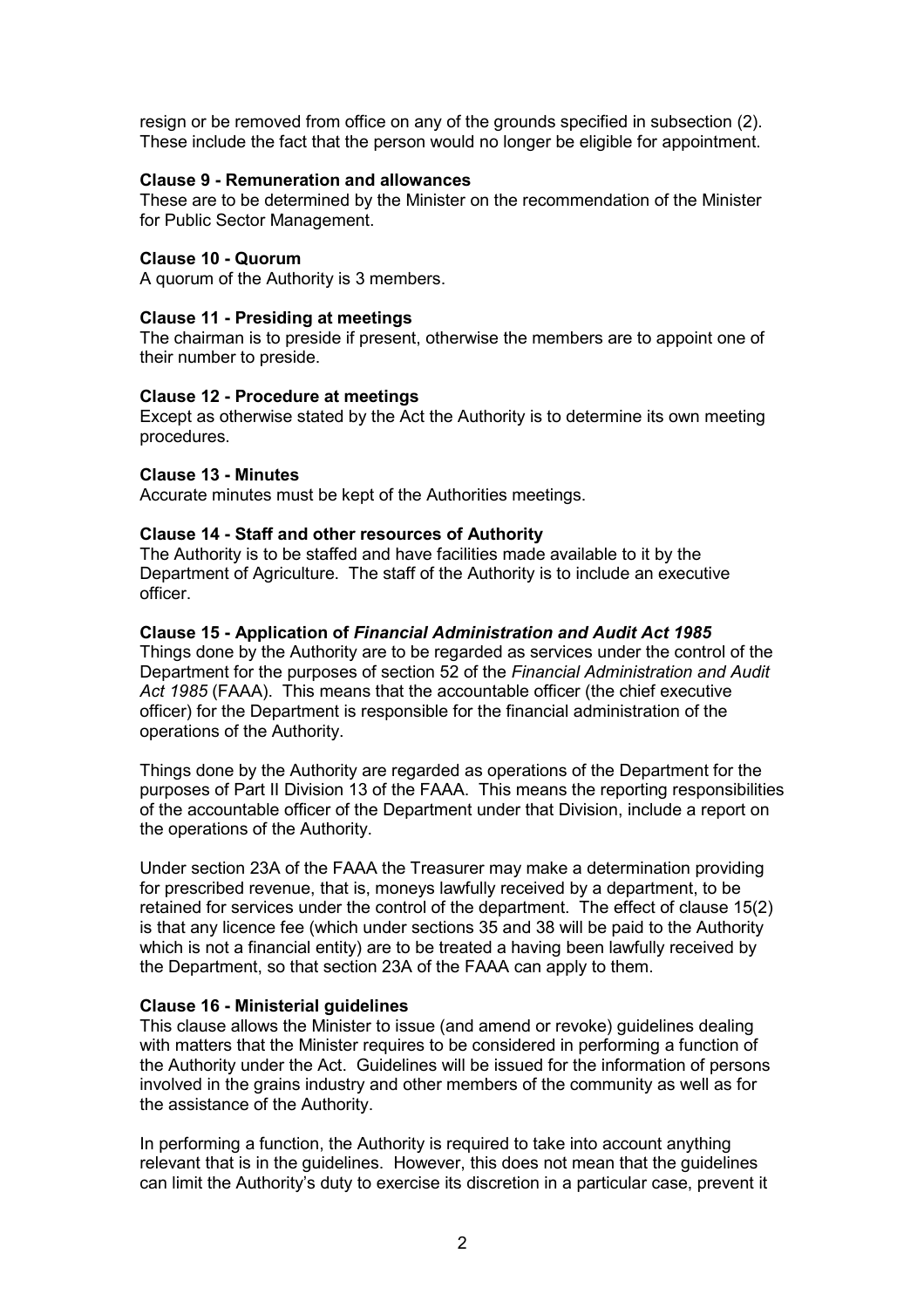from taking into account matters not set out in the guidelines, or require it to take into account a guideline if to do so would be inconsistent with the Act itself.

Guidelines must be published in the manner prescribed by the regulations and before issuing or altering any guidelines the Minister is to consult with such industry bodies and other persons as the Minister thinks fit.

Guidelines are not subsidiary legislation within the meaning of the *Interpretation Act 1984*. This reinforces the appropriate role of the guidelines, as guidelines, rather than legislation as such, even if they have what might be regarded as legislative effect.

### **Clause 17 - Minister may give directions**

The Minister may give written directions to the Authority with respect to the performance of its functions, either generally or in relation to a particular matter and the Authority is to give effect to any such directions. This ensures the Authority is subject to appropriate Ministerial control if necessary. The clause includes standard provisions for any direction given to be tabled in Parliament and to be included in the annual report of the Department under the FAAA.

### **Clause 18 - Minister to have access to information**

A standard clause allowing the Minister to have access to information in the possession of the Authority, for the purposes of proper accountability.

### **Clause 19 - Licensing**

This states the essential function of the Authority  $-$  to administer the licensing scheme in Part 3.

# **Clause 20 - Reports to Minister**

The Authority is to report to the Minister annually and whenever directed by the Minister to do so on the operation and effectiveness of the licensing scheme and on any other matters relating to the operation of the Act that the Minister specifies.

### Clause 21 - Powers, generally

Simply states that the Authority has all the powers necessary to perform its functions.

### **Clause 22 - Power of entry**

The power of entry given by the section is for ascertaining whether a contravention of the Act has occurred or for obtaining evidence of a contravention. It includes the power to search and inspect any place document or thing.

Safeguards are built into the provisions so that the power of entry and search may only be exercised where:

- consent has been obtained;
- notice has been given and the owner or occupier has not objected; or
- a warrant has been obtained.

# **PART 3 - EXPORT CONTROLS**

### **Clause 23 - Offence of buying prescribed grain in bulk**

Under section 23(2) buying prescribed grain for export in bulk will be allowed:

- by the main export licence holder;
- if the grain is bought in accordance with a special export licence; or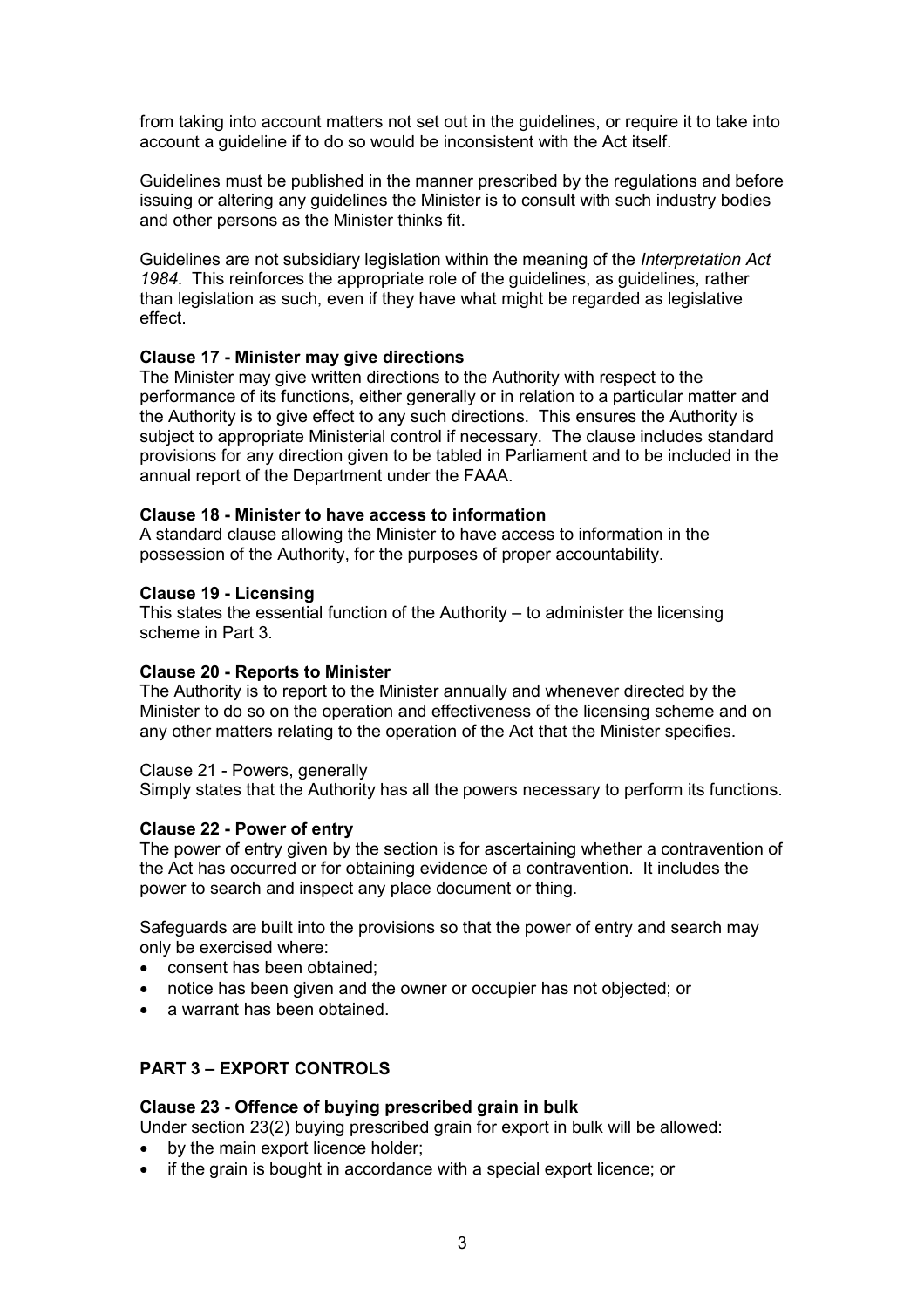• if the grain is bought from the main export licence holder or has previously been sold by the main export licence holder.

It will be an offence to buy prescribed grain for export in bulk except as allowed under 23(2).

## **Clause 24 - Offence of exporting prescribed grain in bulk**

Under clause 24(2) the export of prescribed grain in bulk will be allowed:

- by the main export licence holder:
- if the grain is exported in accordance with a special export licence; or
- if the grain is bought from the main export licence holder or has previously been sold by the main export licence holder.

It will be an offence to export prescribed grain in bulk except as allowed under section 24(2).

### **Clause 25 - Main export licence**

This licence may be granted by the Authority with the Ministerís approval. While it has effect it authorises the holder to buy any prescribed grain for export in bulk and to export any prescribed grain in bulk.

#### Clause 26 – When main export licence has effect

A main export licence has effect from the time specified in the licence unless it is cancelled. Subclause (2) ensures there will only ever be one export licence in effect at a time.

#### **Clause 27 - First main export licence**

The effect of this clause is that Grain Pool Pty Ltd will be the holder of the first main export licence by force of the Act, as soon as it comes into operation. The licence will not have to be specifically issued by the Authority.

### **Clause 28 – Obligation to buy grain**

Subclause (1) makes it a condition of the main export licence that the holder buys all grain offered to it unless it may decline to do so under subclause (3).

Subclause (2) provides that the terms on which the main export licence holder is obliged to buy grain are those on which it buys grain in similar circumstances from other people.

Under subclause (3) grain need not be purchased for if it was not produced in the current season or does not comply with set standards as to that type of grain. (However, if grain is from a previous harvest season or sub-standard in any way the main licence holder, while not obliged to buy the grain, may choose to do so.)

### **Clause 29 - Special export licence**

This clause empowers the Authority to grant special export licences. A special export licence authorises its holder to buy prescribed grain for export in accordance with the Act and to export any prescribed grain specified in the licence to any market specified in the licence.

"Market" is defined to mean "country or part of a country".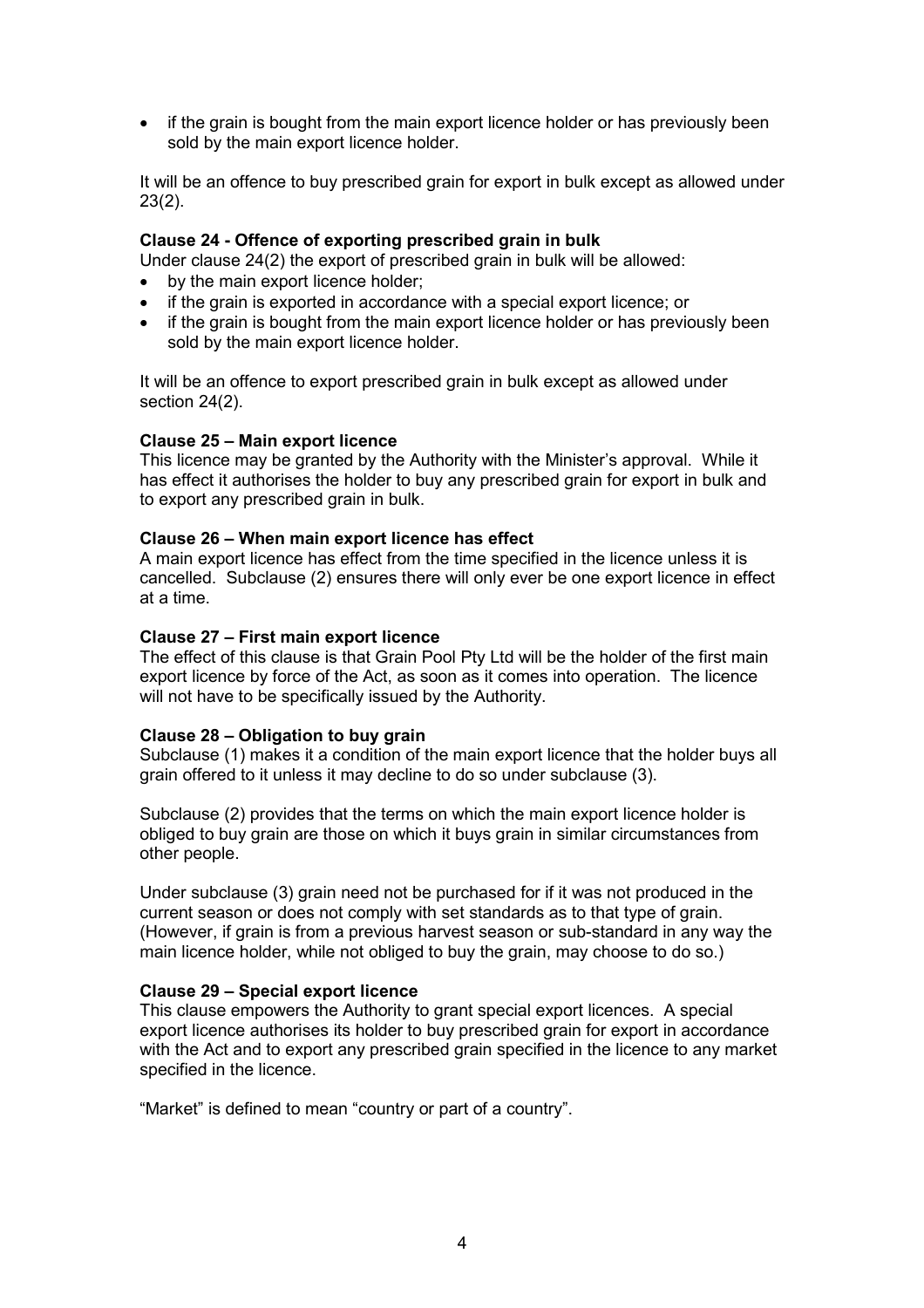# **Clause 30 - Details to be specified in application**

Sets out the five matters, which must be specified in an application for a licence, namely, the type and quantity of grain, the market, the term and the season of production.

## Clause 31 – Prerequisites for grant of special licence

A special licence canít be granted with a term that begins during the first year of operation of the Act unless the Minister authorises it.

In relation to other licences (where the term would begin more than one year after the Act commences), before making its decision the Authority must decide:

- whether the main export licence holder exports prescribed grain to the market for which the licence is sought; and
- if so whether the price at which the main export licence exports that grain incorporates a premium resulting from the exercise of its market power as the main export licence holder.

These decisions need to be made so that the Authority can exercise its power to grant a licence in accordance with subclause (3).

If a premium is found to exist:

- the Authority is required to consult the main export licence holder before granting the special export licence (it will thereby get information relevant to whether that premium would be significantly affected by the grant of the special licence); and
- the Authority can't grant the special export licence if it considers that to do so would be likely to affect that premium to an extent it considers significant.

Under subclause (4) the Authority is also required to consider the effect if any, that granting the licence would have on the State's reputation as a grain exported and on the State's grain industry generally.

### **Clause 32 – Term of Special Licence**

The term must be at least one year, may be extended and has effect until the end of the term unless cancelled.

### **Clause 33 - special Export Licence conditions**

Conditions may be imposed on a special export licence. These include those matters specified in subclause (2). Conditions may be varied, either at the request of the holder or of the Authority's own motion.

### **Clause 34 – Matters to be specified in special export licence**

In addition to the grain and the market that must be specified under clause 29, a special export licence must specify the term of the licence, the quantity of grain to which it applies and any conditions to which it is subject.

### **Clause 35 – application for licence**

This clause applies to a special licence and a main licence subsequent to the first. An application must be made in the form approved by the Authority and be accompanied by the prescribed fee. The Authority may require an applicant for a licence to provide any other information necessary to consider the application.

### **Clause 36 – Licence not transferable**

No licence granted under the Act is transferable.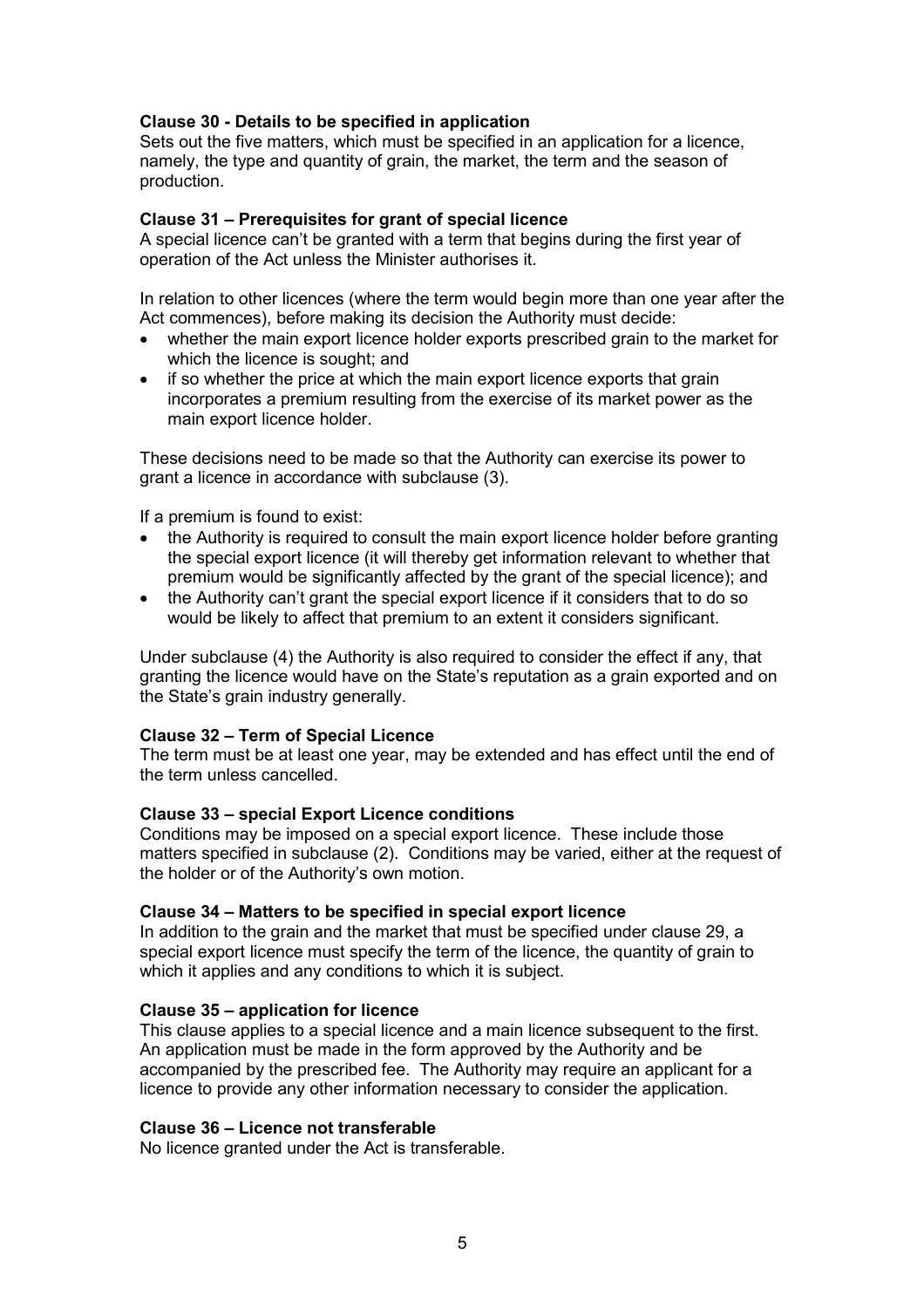# **Clause 37 - Cancellation of licence**

A licence may be cancelled by notice in writing. The notice must specify the time the cancellation is to take effect (which may be postponed if an appeal is lodged). A main export licence cannot be cancelled except as directed by the Minister.

## **Clause 38 - Licence fees**

The effect of subclause (1) is that the initial fee payable for a licence must be paid before the licence is issued, but this does not apply to the first main export licence. The holder of a licence fee must pay any other relevant licence fee prescribed by the regulations and any outstanding fees may be recovered as a debt due to the State.

### **Clause 39 - Notice of decisions**

If the Authority refuses to grant a licence it must give the applicant notice of that decision within 14 days after it is made.

### **Clause 40 – Appeals**

Appeals may be made to the Minister against decisions of the Authority to refuse to grant a licence, cancel a licence or vary or impose a new condition on a licence. An appeal must be made within 30 days of receipt of notice of the decision appealed against. The appeal must be by notice in writing setting out the grounds of appeal and any representations the appellant wishes to make in support of the appeal.

If the appeal is against the cancellation of a licence the time the cancellation has effect is postponed until the appeal is dealt with or withdrawn and the time specified in the notice may be varied when dealing with the appeal.

The Minister may confirm, vary or reverse a decision appealed against and the decision of the Minister is final. Notice of the decision together with reasons for it must be given to the appellant within 7 days after it is made.

# **PART 4 - MISCELLANEOUS**

# Clause 41 – Exemption for restrictive trade practices

This clause is included to prevent anything done in accordance with the main export licence from being regarded as a breach of Part IV (the competitive conduct provisions) of the *Trade Practices Act 1974* (TPA) of the Commonwealth or the Western Australian Competition Code. Such an exemption is contemplated by section 51 of that Part of the TPA, which requires that the conduct to be disregarded must be specified in and specifically authorised by an Act and that the authorising provision must expressly refer to the TPA.

# **Clause 42 – Publication of information about special export licences**

This clause requires the Authority to make certain information publicly available. The information includes the total amount of prescribed grain produced in each season for which a special licence was sought and the total for which a special licence was granted. It will also include the number of applications and such other information as may me prescribed.

### **Clause 43 – Evidence**

This is a provision to assist with the straightforward prosecution of offences against the Act.

A certificate purporting to be signed by the Chairman of the Authority is evidence of any fact stated in the certificate without proof of the signature or the appointment of the person as Chairman. The facts that may be stated are listed in subclause (3).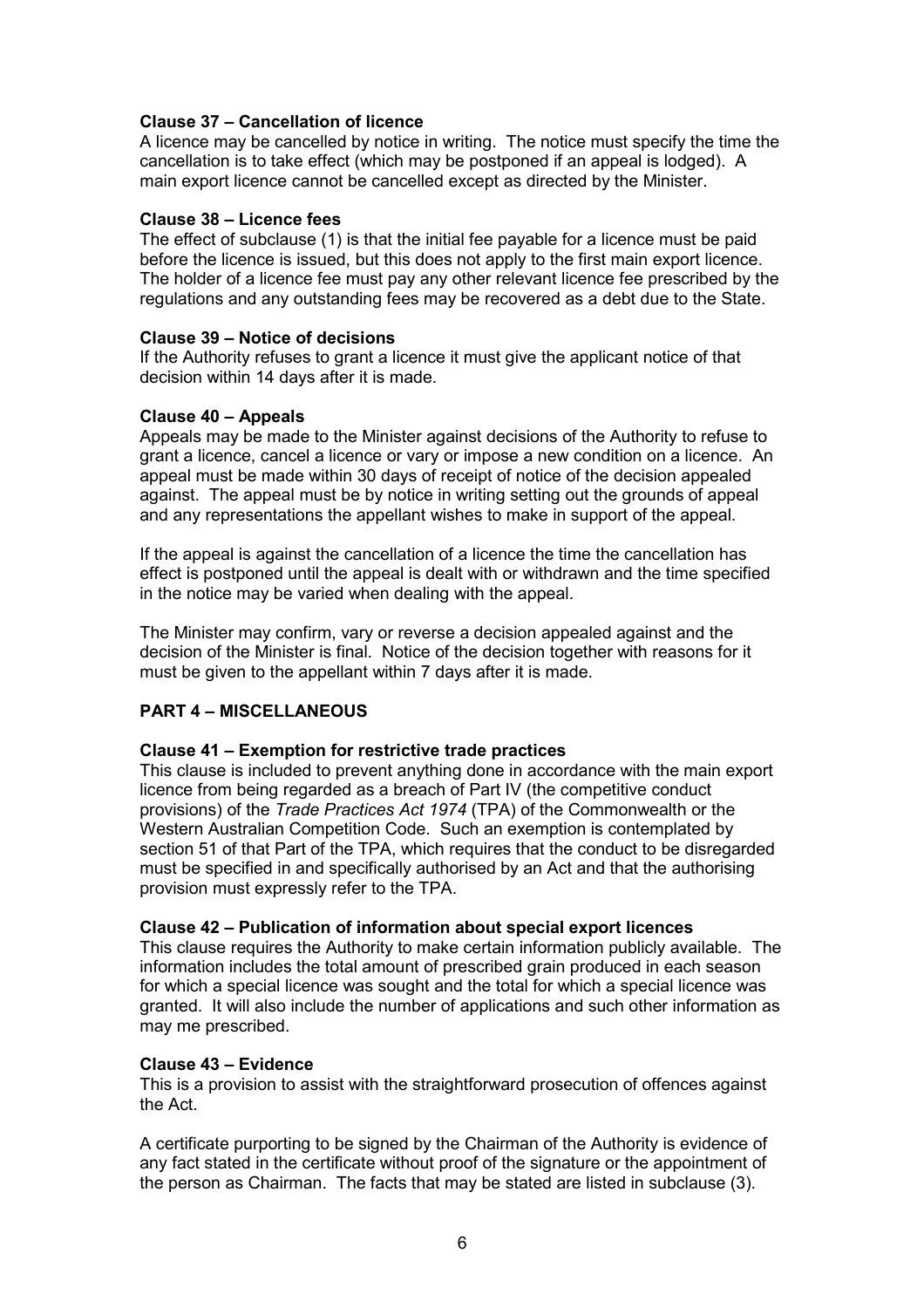Subclause (2) states that a certificate may not be used unless:

- the defendant has had 28 days notice of the intention to use a certificate to give evidence of a fact; and
- has not, at least 14 days before the certificate is to be used, given notice requiring the Chairman to attend at a witness.

## **Clause 44 – Regulations**

Subclause (1) is a general regulation-making power and subclause (2) specifically states that regulations may prescribe the procedures governing meetings of the Authority.

Subclause (3) will prevent an additional grain becoming a prescribed grain or a prescribed grain ceasing to be a prescribed grain without at least 6 months notice. This is to allow forward planning by licence holders and applicants for licences.

### **Clause 45 – Repeal**

The existing *Grain Marketing Act 1975* is to be repealed.

# **Clause 46 – Transitional and saving provisions**

The necessary transitional and saving provisions are set out in Schedule 1.

### **Clause 47 – Consequential amendments**

The few consequential amendments to other Acts that are required by the repeal are set out in Schedule 2.

### **Clause 48 – Review of Act**

The usual provision for review after 5 years with an additional provision for review if, in the Minister" opinion, a material change occurs in the ownership or control or Grain Pool Pty Ltd or CBH.

# **Clause 49 – Expiry**

The purpose of this clause is to allow the Act to expire when the restrictions on the export of wheat under the Commonwealth Wheat Marketing Act are removed. More particularly, it allows the Act (other than the provisions empowering the making of transitional regulations) to expire when an order is made by the Minister under subclause (2). If an order is made, the day specified as the expiry day:

- won't be retrospective; and
- will be as soon as practicable after the 30 April next following the relevant Commonwealth legislative change.

The relevant Commonwealth legislative change will be a change as a result of which there cease to be restrictions on the export of wheat.

Subclause (4) provides for the making of what may be termed transitional regulations, that is, regulations dealing with matters that need to be dealt with as a result of the expiry of the Act. These regulations may be expressed to have effect before the day on which they are published in the Gazette, but if so, can not prejudicially effect the rights of any person (other than the State) existing before the day of publication. Nor can they impose any liabilities on a person (other than the State) in respect of anything done or omitted to be done before that day.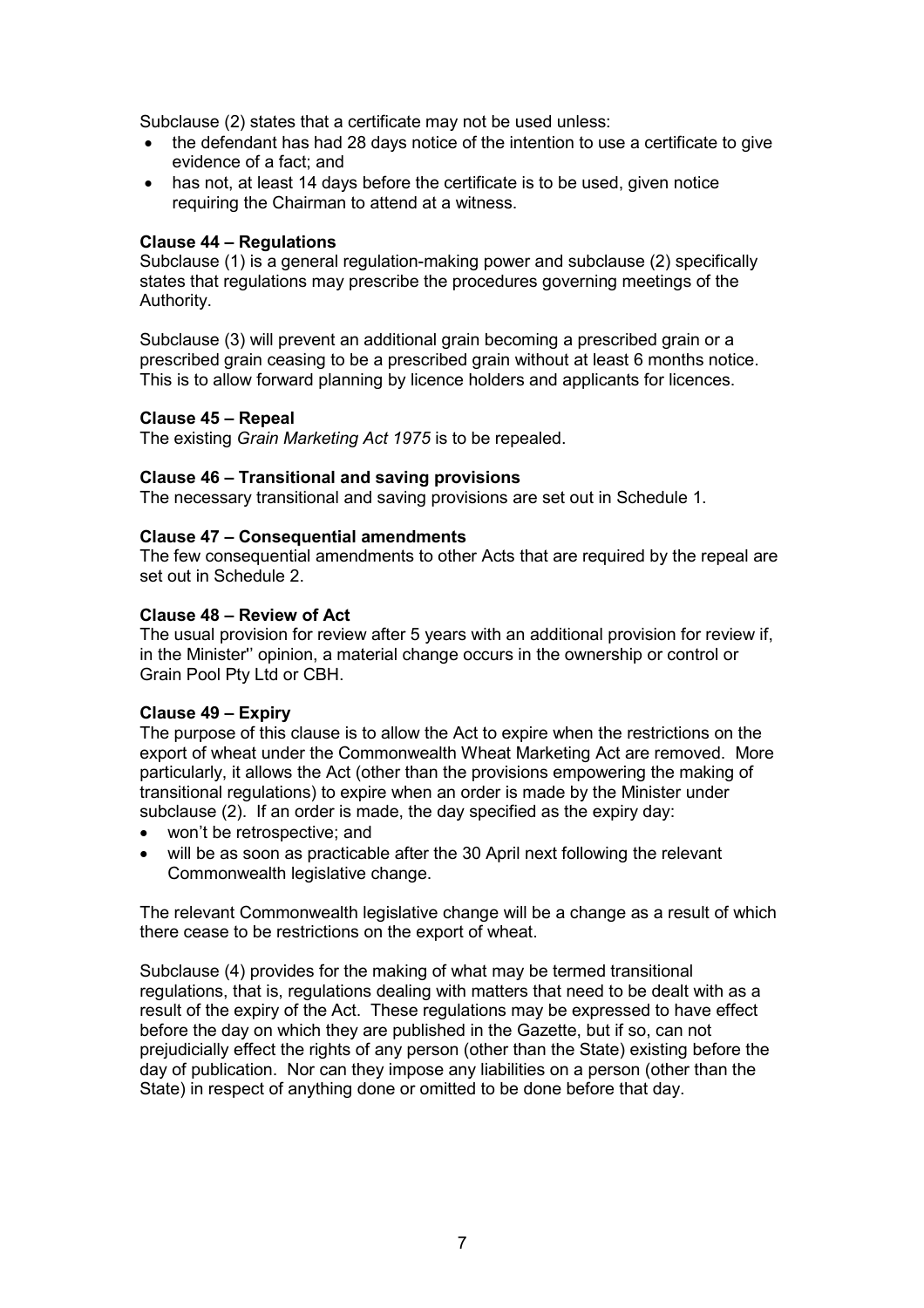# **SCHEDULE 1 - TRANSITIONAL AND SAVINGS PROVISIONS**

### **Clause 1 – Meanings of terms used in this Schedule**

Defines various terms used in Schedule 1. These are self-explanatory.

### **Clause 2 – Interpretation Act to apply**

Schedule 1 does not limit the operation of the provisions of the Interpretation Act 1984 relating to the effect of repeals.

### Clause 3 – GPWA continued for certain purposes

Despite the repeal of the Grain Marketing Act 1975 under which it is established, GPWA continues in existence for the purposes of:

- (a) reporting under the FAAA for any financial year for which a report has yet to be submitted;
- (b) performing functions under clause 5 which effects the merger between Grain Pool Pty Ltd and CBH; and
- (c) winding up its affairs in relation to taxation. This will enable the finalization of certain GST returns which may not be able to be performed by GPPL by the authority of the other provisions of Schedule 1.

By subclause (2), the former Directors of the governing body of GPWA (the Board of Directors) cease to hold office on the commencement day and GPWA as continued by this clause is to be governed by the Chairman of the Board of directors or a person appointed by him. That person is to be the accountable authority within the meaning of the FAAA of GPWA as continued. The accountable authority has obligations in relation to reporting under Schedule 1.

GPWA as continued by clause 3 has all the powers it needs to perform its functions and is to be provided with clerical and other assistance by GPPL.

### **Clause 4 – Devolution of assets, liabilities**

It is this clause that gives effect to the transfer of all the assets and liabilities of GPWA to GPPL. It ensures that the assets transferred are transferred without restriction and it ensures that anything that might formerly have been done by GPWA can henceforth be done by GPPL.

### **Clause 5 - Shares in Grain Pool Pty Ltd**

The consideration of the transfer effected by clause 4 is to be the issue, on the commencement day, of shares in GPPL to GPWA.

The day after these shares are issued to GPWA all the shares in GPPL that are held by GPWA are required to be transferred to CBH. The shares so transferred will include the one already held before the Act commences. It is through this transfer that GPPL becomes a wholly owned subsidiary of CBH.

# Clause 6 – Agreements and instruments

Provides that any agreement or instrument to which GPWA was a party or which contains a reference to GPWA continues with GPPL as party and with references to GPWA construed as references to GPPL. This will ensure that the transfer of assets, liabilities, rights and obligations operates effectively to put GPPL in the place of GPWA for all purposes.

### **Clause 7 - References to GPWA in written law**

As with agreements and instruments, any references in to GPWA in written laws are to be construed a references to GPPL.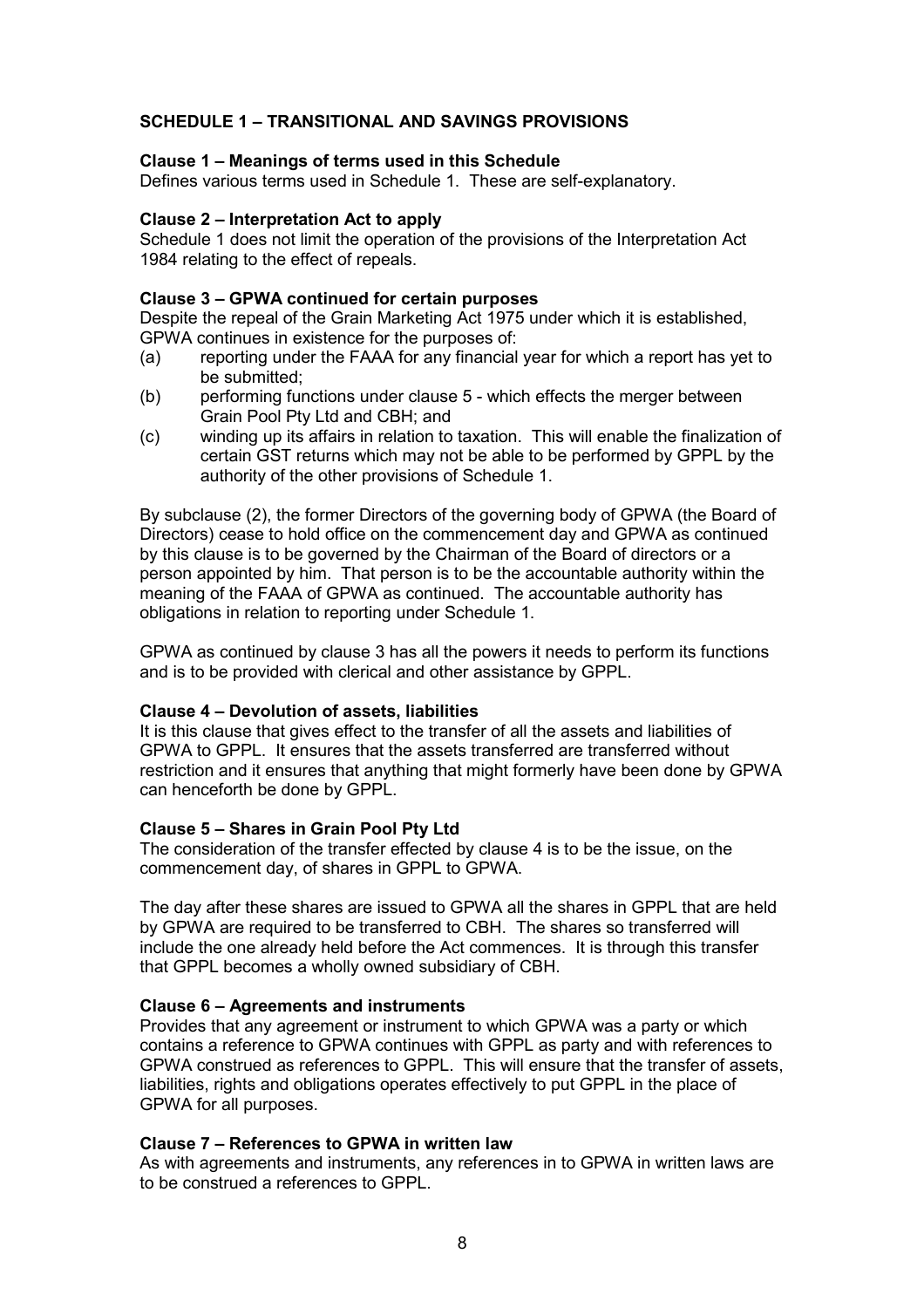# **Clause 8 - Staff**

Employees of GPWA become employees of GPPL on the same terms and conditions and with the same rights (unless they agree otherwise) as before commencement of the Act. Subclause (3) provides that such a person is not entitled to any payment or other benefit because employment with GPWA has ceased.

# **Clause 9 – Final report**

Covers the situation where the commencement day is not immediately after the end of a financial year (for which a report would be required by clause 3(1)). In such a case, a final report is required under section 70A of the FAAA and the person performing the role under clause 3(2)(b) is to be the reporting officer for that purpose.

Again, GPPL is to provide any necessary clerical or other assistance.

### **Clause10 - Immunity continues**

If GPWA had the benefit of any immunity in respect of any act, matter or thing, that immunity continues for the benefit of GPPL.

# **Clause 11 – Exemption from State tax**

No stamp duty or other State taxes and charges are to be payable in relation to anything done by operation of the Schedule or for the purpose of giving effect to the Schedule.

# **Clause 12 – Registration of documents**

Registrar of titles empowered to register any necessary documents to give effect to the Schedule.

# **Clause 13 - Saving**

The operation of any provision of the Schedule is not to be regarded as a civil wrong, breach of contact, as giving a remedy to a party to an instrument or permitting its termination because of the change in ownership of anything, as causing a contract or instrument to be void or unenforceable or as releasing or allowing the release of any surety.

The purpose of this clause is to prevent any claims or legal actions arising as a result of the operation of the provisions of the Schedule.

# **SCHEDULE 2 - CONSEQUENTIAL AMENDMENTS TO OTHER ACTS**

### Clause 1 – Bulk Handling Act 1967

GPWA is removed from the definition of "marketing authority" because it will cease to be a marketing authority and cease to exist at all.

Section 8 of the Bulk handling Act will also be amended to remove a reference to GPWA but as section 8 is due to be repealed in its entirety by the proposed *Bulk Handling Amendment Act 2002* this amendment to it will only come into operation if that hasn't happened already.

# **Clause 2 – Bulk Handling Act Repeal Act 2000**

Had section 14 of this Act come into operation, which it hasn't, it would have amended certain provisions of the *Grain Marketing Act 1975*. If by any chance it does come into operation before the commencement of this clause, the amendments it will have made will be repealed as part of the total repeal of the *Grain Marketing Act 1975*. If it has not come into effect before this clause it will be repealed because